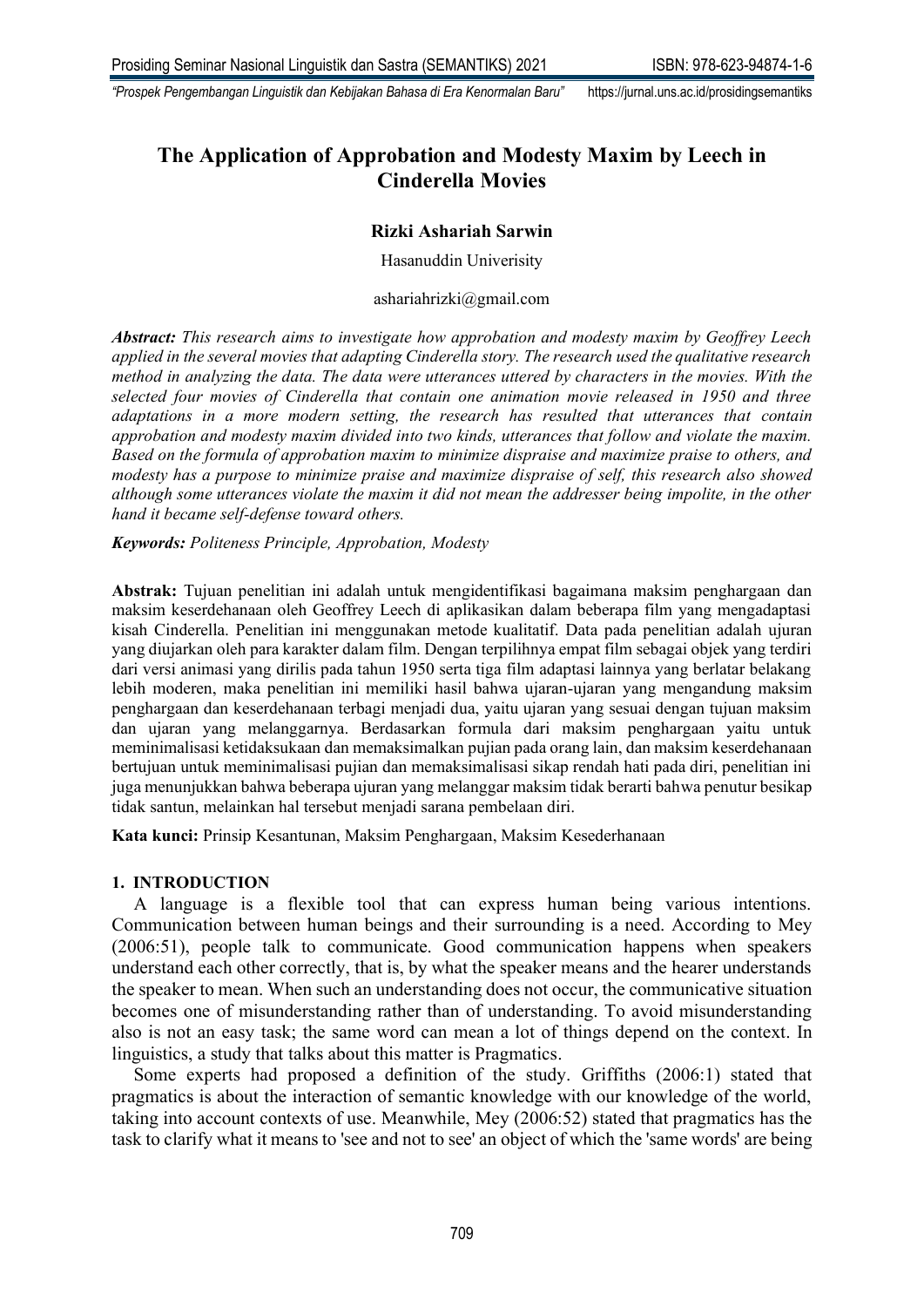used, yet are understood in different, even deeply diverging ways. Hence, context can not be separated from pragmatics.

Other definitions proposed by Yule (1996:1) said pragmatics is concerned with the study of meaning as communicated by a speaker (or writer) and interpreted by a listener (or reader). This type of study necessarily involves the interpretation of what people mean in a particular context and how the context influences what is said. Therefore pragmatics is the study of speaker meaning and contextual meaning.

Based on the explanation above, in communication misunderstanding sometimes can not be avoided. Even a pleasant thing can be interpreted as an unpleasant thing. Praising and criticism also can make the hearer satisfy or not. These cases can be seen in the politeness area.

Culpeper (2011:1) stated that thirty or so years ago politeness was a specialist, even somewhat esoteric topic, primarily located in pragmatics. Indeed, Penelope Brown and Stephen Levinson's 1978 book – the book that was to become so central to the area – was bundled with another piece on questions and published as part of a collection edited by Esther Goody. Culpeper (2011:2) also stated that politeness studies lean heavily towards a pragmatic view of politeness. Specifically, these studies have concentrated on how we employ communicative strategies to maintain or promote social harmony. The great harmony between speaker and hearer is the aim that politeness is eager to achieve.

Politeness is included in the pragmatics study. Besides Brown and Levinson, Geoffrey Leech also has a theory about politeness. According to Leech (1983:131), politeness concerns a relationship between two participants whom we may call self and other. Therefore Leech (1983:132) divided the principle into six maxims as follows: (1) TACT MAXIM (in impositives and commissives); (a) Minimize cost to other; (b) Maximize benefit to other. (2) GENEROSITY MAXIM (in impositives and commissives); (a) Minimize benefit to self; (b) Maximize cost to self. (3) APPROBATION MAXIM (in expressives and assertives), (a) Minimize dispraise of other, (b) Maximize praise of other. (4) MODESTY MAXIM (in expressives and assertives), (a) Minimize praise of self, (b) Maximize dispraise of self. (5) AGREEMENT MAXIM (in assertives), (a) Minimize disagreement between self and other, (b) Maximize agreement between self and other. (6) SYMPATHY MAXIM (in assertives) , (a) Minimize antipathy between self and other, (b) Maximize sympathy between self and other

Based on the explanation above, shows that each maxim has its purpose. If an utterance is agreeable with the formula that means the utterance follows the maxim and if the utterance does not follow the formula it means it violates the maxim. In this research, the researcher will focus on investigating two maxims; they are approbation and modesty maxim. Leech (1983:132) stated that approbation and modesty maxim respectively concern the degree to which speaker's marks convey some good or bad evaluation of others and self. Furthermore, Leech (1983:135) also explained that another name of approbation maxim would be 'the flattery maxim', but the term 'flattery' is generally reserved for insincere approbation. In its more important negative aspect, this maxim says 'avoid saying unpleasant things about others, and more particularly about hearer.

Furthermore, approbation and modesty are a pair, where approbation is focusing on the hearer while modesty is on the speaker, both of them used in expressives and assertives illocutionary acts. Cruse (2006:168-169) explained more about this matter, that there are various ways of classifying illocutionary acts, as follows:

- Assertives: these commit the speaker to the truth of what is said: *assert*, *aver*, *boast*, *claim*, *report*.
- Directives: these are aimed at getting someone to act in a certain way: *beg*, *implore*, *request*, *warn (to)*, *recommend (to)*, *ask (to)*.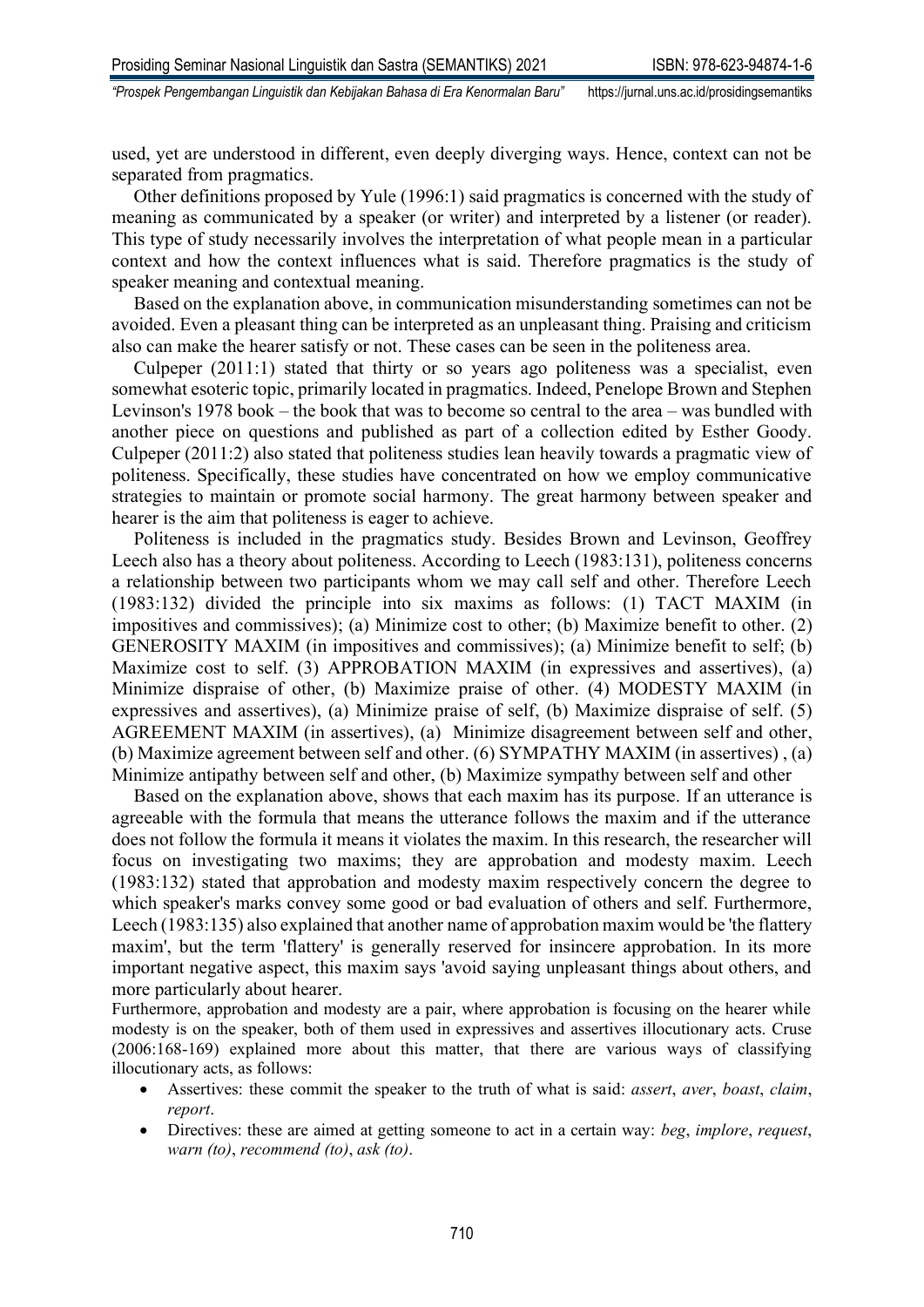- 
- Commissives: these have the effect of committing the speaker to some action in the future: *promise*, *undertake*, *offer*, *threaten*.
- Expressives: these express the speaker's feelings or attitude: *thank*, *congratulate*, *forgive*.
- Declaratives: these are said to produce a change of some sort in the world: *resign*, *sack*, *appoint*, *name*, *christen*, *sentence (in court)*, *bid (at auction)*.

As stated before that approbation and modesty maxim applied in expressives and assertives, the utterances can be formed as praise, critic, apology, etc.

Furthermore, the research about politeness theory has been conducted by several researchers on different objects. Ariputra, et al. (2018) with their research entitled *Language Politeness Principle in Indonesia Lawyers Club Talkshow on TV One* aimed to explain the politeness principle that is used in the talk show by using descriptive qualitative method. The research has resulted that six maxims of Leech's politeness principle occur in the talk show, namely maxim of wisdom, the maxim of acceptance, maxim of mercy, maxim of humility, maxim of suitability, and maxim of conclusion.

Pardede, et al. (2019) *An Analysis of Politeness Principle Maxims Found in Big Hero 6 Movie*. The research aimed to find out the types of politeness principles that occur in the movie. The research used a descriptive qualitative method and the source of the data is utterances in the Big Hero 6 movie's script. The research found out there are six maxims that occur in the object with tact maxim became the dominant maxim due to a reason that the characters are caring each other and tried their best to not put others to cost.

Hikmahwati, et al. (2020) conducted research entitled *The Investigation of Politeness Principles and Strategies Used in Akeelah and the Bee Movie*. This research aimed to investigate the kinds of politeness principles and to found out the dominant types, besides, the research also applied Brown and Levinson's politeness strategy in this descriptive qualitative research. By using two sources the script and the movie the research had a result that the main characters apply all maxims except for generosity maxim, furthermore, the agreement maxim turned out as the dominant one. Furthermore, the main characters applied Bald-on-record, positive politeness, negative politeness, and off-record.

The similarity of previous studies and this research is the use of Leech's politeness principle theory, while for the differences this research focuses on two maxims of Leech's politeness principle, they are approbation and modesty maxim. Moreover, this research analyses four movies Cinderella (1950), A Cinderella Story (2005), A Cinderella Story: Once Upon a Song (2011), and A Cinderella Story: If the Shoe Fits (2016). Each movie adapting the Cinderella story, with Cinderella that released in 1950 in animation form portrait Cinderella as the obedient daughter and sister to her family and the setting is the most classic than the other three movies. Meanwhile, the other three movies take set in the modern era and portrait Cinderella as a teenager that also interacts with other people like friends, customers, and other people outside the family. Furthermore, this research only focuses on the utterances of two main characters, Cinderella and stepmother, and has the purpose to find out which maxims that occur more in the movies and which movie has the most and least data.

### **2. RESEARCH METHODOLOGY**

This research uses the qualitative research method. According to Flick (2009:21), qualitative research is oriented towards analyzing concrete cases in their temporal and local particularity and starting from people's expressions and activities in their local contexts. Therefore this research used the adaptation of Cinderella stories in four different movies as the source of the data and analyzed it with Leech's politeness principle theory. The researcher used some techniques in collecting the data, start with watching the movies one by one, use the note-taking technique to collect all utterances that portrait approbation and modesty maxim, downloading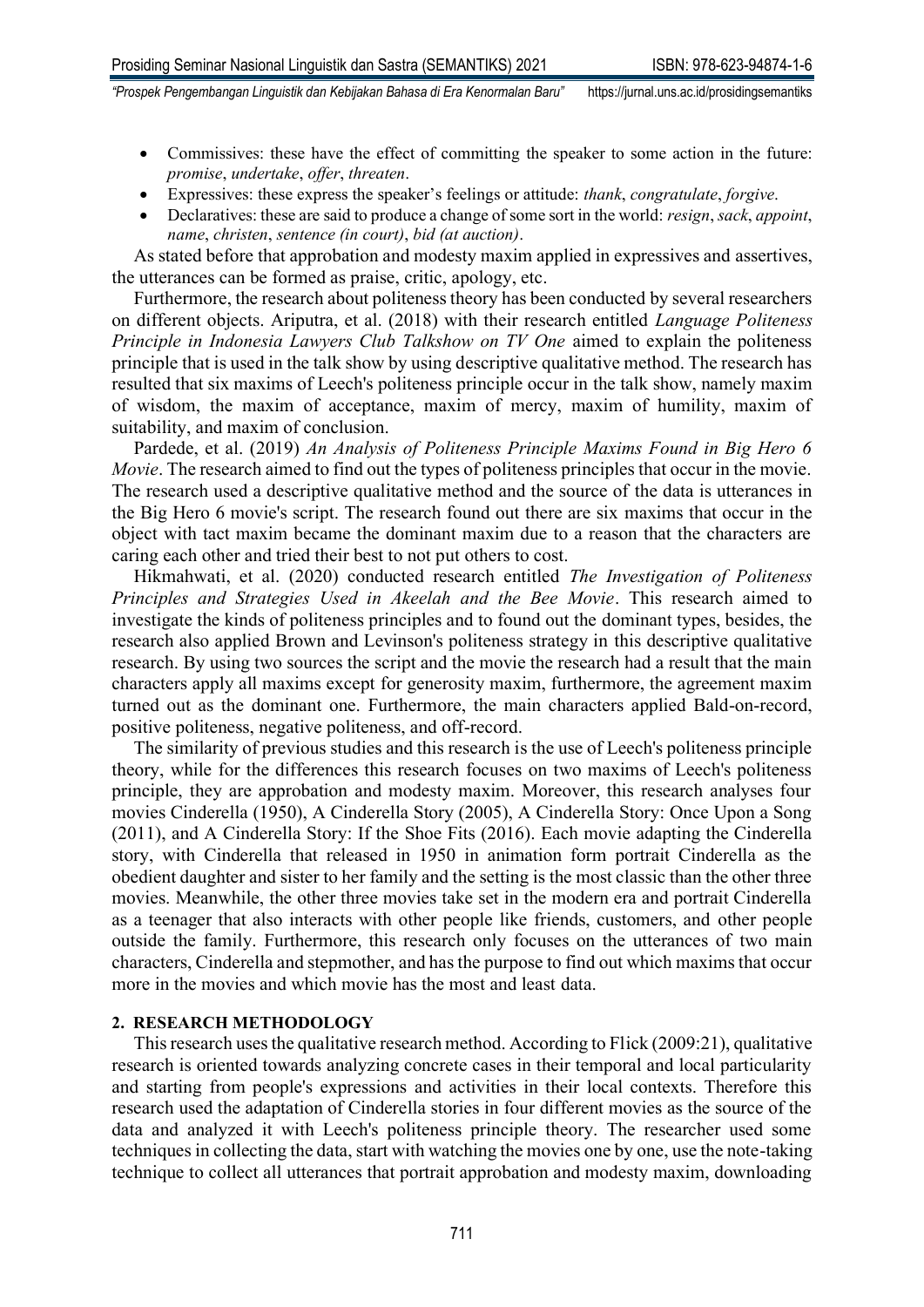the movie scripts from the internet. In analyzing the data the researcher uses four different steps, they are presenting the data, describing, interpreting, and concluding.

### **3. FINDING AND DISCUSSION**

In this section, the researcher presents data from four different movies that adapting Cinderella stories, namely Cinderella (1950), A Cinderella Story (2005), A Cinderella Story: Once Upon a Song (2011), and A Cinderella Story: If the Shoe Fits (2016). The data consisting of two maxims of the politeness principle, moreover the data is divided into data that follow and violate the maxims

### *3.1. Finding*

**Table 1.** Approbation and Modesty Maxim in Cinderella Movies

| No.   | Maxims            | Data   |         |  |
|-------|-------------------|--------|---------|--|
|       |                   | Follow | Violate |  |
|       | Approbation Maxim | 30     | 28      |  |
|       | Modesty Maxim     | 17     |         |  |
|       |                   | 47     | 33      |  |
| Total |                   | 80     |         |  |

|                       | Characters         | Approbation Maxim |                | Modesty Maxim  |                |
|-----------------------|--------------------|-------------------|----------------|----------------|----------------|
| Movies                |                    | Follow            | Violate        | Follow         | Violate        |
| Cinderella            | Cinderella         |                   |                |                | $\overline{2}$ |
| (1950)<br>Step Mother |                    | 2                 | 2              | 3              |                |
|                       |                    | $\mathfrak{Z}$    | 3              | $\overline{4}$ | $\overline{2}$ |
| Total                 |                    | 6                 |                | 6              |                |
|                       |                    | 12                |                |                |                |
|                       | Cinderella         | 6                 | 4              | $\overline{c}$ | 1              |
| Cinderella<br>A       | (Sam)              |                   |                |                |                |
| Story (2005)          | Mother<br>Step     | 4                 |                | 3              |                |
|                       | (Fiona)            |                   |                |                |                |
|                       |                    | 10                | $\overline{4}$ | 5              | 1              |
| Total                 |                    | 14                |                | 6              |                |
|                       |                    | 20                |                |                |                |
| Cinderella<br>A       | Cinderella (Katie) | 5                 | 2              | 5              |                |
| Once<br>Story:        | Step Mother (Gail) | $\overline{4}$    | 12             |                | $\overline{2}$ |
| Upon a<br>Song        |                    |                   |                |                |                |
| (2011)                |                    |                   |                |                |                |
|                       |                    | 9                 | 14             | 5              | $\overline{2}$ |
| Total                 |                    | 23                |                | $\overline{7}$ |                |
|                       |                    | 30                |                |                |                |
| Cinderella<br>A       | Cinderella (Tessa) | $\tau$            |                | 2              |                |
| Story: If the         | Mother<br>Step     | 1                 | 6              | $\mathbf{1}$   | $\mathbf{1}$   |
| Shoe Fits $(2016)$    | (Divine)           |                   |                |                |                |
|                       |                    | 8                 | 6              | 3              | 1              |
| Total                 |                    | 14                |                | 4              |                |
|                       |                    | 18                |                |                |                |

### Table 2. Approbation and Modesty Maxim in Each Movie

## *3.2. The Use of Approbation Maxim*

#### **Cinderella (2005)** Data 1

Cinderella: Oh, it's a beautiful dress! Did you ever see such a beautiful dress? And Iook, glass slippers. Why it's like a dream, a wonderful dream come true.

### Data 2

Cinderella: Bruno... Bruno! Dreaming again. Chasing Lucifer? Catch him this time? That's bad! Suppose they heard you upstairs? You know the orders. So if you don't

#### Analysis:

In those utterances above Cinderella apply the approbation maxim by praising a dress from a fairy godmother by saying Oh, it's a beautiful dress!. Hence this data follows the maxim

Analysis:

In those utterances above Cinderella violate the maxim by saying That's bad! to Bruno the dog. However, even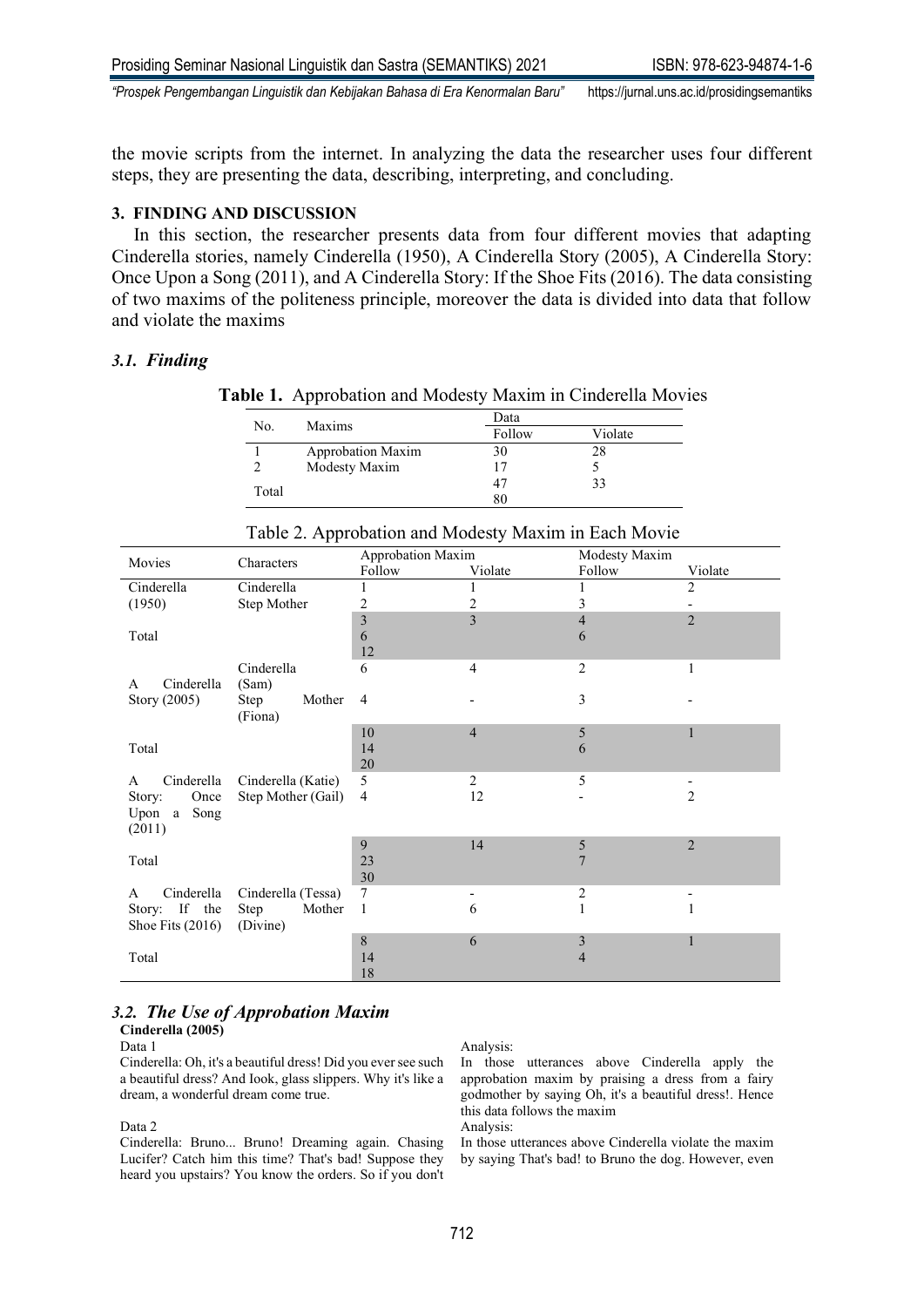want to lose a nice warm bed, you'd better get rid of those dreams.

#### **A Cinderella Story (2005)**

Data 3

Sam: I like what you're wearing. What character are you today?

Carter: Myself.

Sam: I think it's your best look.

Carter: Thank you.

Data 4

Fiona: there's something I've always wanted to tell you, and I think you're ready to hear it. You're not very pretty, and you're not very bright. I'm so glad we had that talk.

#### **A Cinderella Story: Once Upon a Song (2011)**

Data 5. Gail: This way, please, come on. What a lovely suit

Data 6

Gail: You're on Victor watch tonight... ...tomorrow night and every night.

Katie: Fun. I'll give Victor all the mothering you don't have time for.

A Cinderella Story: If the Shoe Fits (2016)

Data 7

Tessa: I heard those songs that you wrote for musical. They're really good. Beautiful.

Data 8 Divine: What, did you paint it with your toes?

### *3.3. The Use of Modesty Maxim*

### **Cinderella (2005)**

Data 9 Messenger: Announcing His Imperial Grace, the Grand Duke. Stepmother: You honor our humble home, m'Lord. Grand Duke: Ahem. Quite so.

Data 10

Stepmother: And by royal command, every eligible maiden is to attend.

Drizella: Why that's us! Anastasia: And I'm so eligible!

Cinderella: Why that means I can go too!

#### **A Cinderella Story (2005)**

Data 11 Carter: You didn't tell him? Why not? Sam: Carter, I live in an attic, okay? I drive a beat-up old car, and he's expecting Malibu Barbie.

#### Data 12

Rhonda: Fire me? Oh, please, go right ahead. And let's see how many customers you have left when you do. Fiona: I am a very appealing person. Rhonda: Yeah, in your head.

### **A Cinderella Story: Once Upon a Song (2011)** Data 13

Luke: You know guitars.

though the utterance is violated the maxim based on the formula, Cinderella says it to educate Bruno.

#### Analysis

In those utterances above Sam who played Cinderella in this movie, adaptation applied expressive illocutionary function in the form of praising someone. Sam portrait it in two sentences I like what you're wearing and I think it's your best look. Hence this data follows the maxim. Analysis

Unlike data 3 where Sam praising the hearer, in this utterance Fiona the stepmother violate the maxim by saying something unpleasant to Sam You're not very pretty, and you're not very bright.

Analysis. In the example above, Gail follows the maxim by praising Guy's suit. Hence this data follows the maxim Analysis

In the example above Katie violate the maxim by saying an unpleasant thing to Gail and critic her as a mother by saying I'll give Victor all the mothering you don't have time for.

#### Analysis

In this data, Tessa the Cinderella praising Reed's song by saying They're really good. Beautiful., hence this data follow the aim of approbation maxim.

Analysis

The utterance occurs when Tessa gave Divine the shoes that she asked to paint a flower on it, however, Divine shows criticism to Tessa by saying What, did you paint it with your toes?. Hence this data violates the maxim.

#### Analysis

In those utterances above, Stepmother being humble by welcoming the Grand Duke from the palace and say You honor our humble home, m'Lord. Hence this data follows the maxim.

Analysis

The data above occurs after the stepmother read the invitation from the palace, and Cinderella innocently said she also eligible to go to the ball, that is why this data violates the maxim because based on the formula of modesty maxim, rather than maximize dispraise of self Cinderella did the opposite thing by maximizing praise of self

#### Analysis

The data above follow the maxim due to the fact Sam the Cinderella minimize praise to herself by assuming that she was not good enough for Austin the Prince Charming and comparing her true self with Austin's dream girl.

Analysis

This data violates the maxim due to the fact Fiona maximizes praise of herself by saying she is a very appealing person, while in the reality she is a selfish stepmother to Sam and boss to people in the diner.

Analysis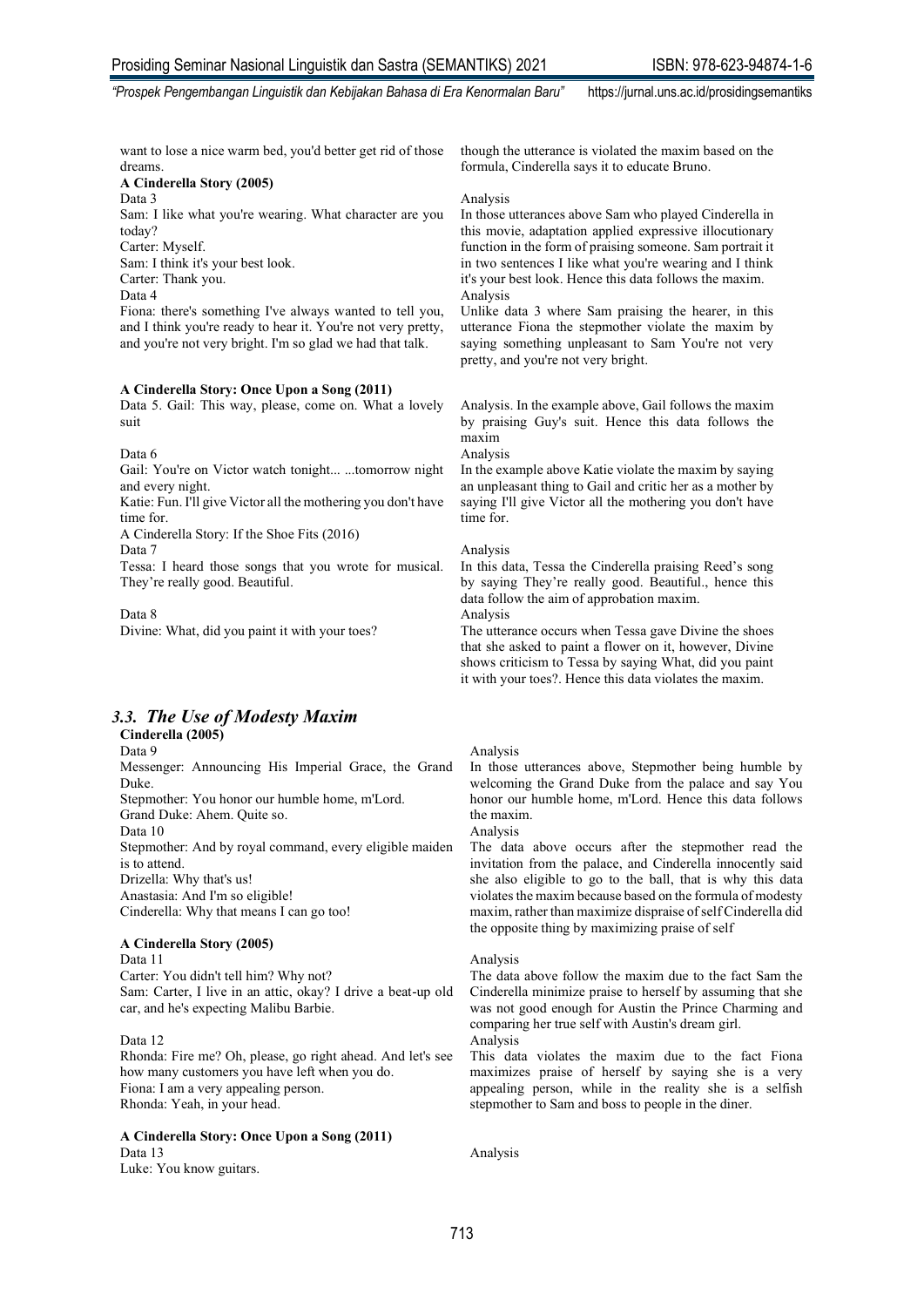| Katie: No. Uh-uh. I mean, yeah, a little. Not really.                                                                                                           | The utterances above occur when Katie is amazed at Luke's<br>guitar and Luke realizes that Katie also knows how to play<br>the instrument. However, Katie being modest and minimize<br>praise to herself by stating she is not good at it.                                                                                         |
|-----------------------------------------------------------------------------------------------------------------------------------------------------------------|------------------------------------------------------------------------------------------------------------------------------------------------------------------------------------------------------------------------------------------------------------------------------------------------------------------------------------|
| Data 14                                                                                                                                                         | Analysis                                                                                                                                                                                                                                                                                                                           |
| Gail: No, the kids don't need a library. I am the Dean, and<br>the Dean gets what she wants, and I wanna remodel.                                               | The scene when Gail said I am the Dean, and the Dean gets<br>what she wants was when she talked to someone on the<br>phone. This data violates the maxim due to the fact Gail<br>maximizes praise of self and thinks she is superior to others<br>because she is the dean.                                                         |
| A Cinderella Story: If the Shoe Fits (2016)                                                                                                                     |                                                                                                                                                                                                                                                                                                                                    |
| Data 15                                                                                                                                                         | Analysis                                                                                                                                                                                                                                                                                                                           |
| Georgie: You were following your dream.<br>Tessa: Freddy was a real wake-up call, Georgie. I'm a<br>nobody with just enough talent to delude myself.<br>Data 16 | Similar to data 11, in this data Tessa, the Cinderella follows<br>the maxim by minimizing praise to herself and stated she is<br>also not good enough for the Prince Charming, Reed.<br>Analysis                                                                                                                                   |
| Divine: Tessa! Sweetie we did it! I know I can't take all the<br>credit, but it certainly wouldn't happened without me, right?                                  | This data consists of utterances that follow the maxim and<br>violate it. I know I can't take all the credit showed that<br>Divine follow the maxim by minimizing praise to herself,<br>however, in the following sentence, she maximizes praise to<br>herself by saying but it certainly wouldn't happened without<br>me, right?. |

### **DISCUSSION**

Based on the explanation of the finding above, two maxims that became the main focus of this research reportedly occur in the movies. There are 80 data in total. Based on the finding Approbation maxim dominated the research with 58 data, while on the other hand modesty maxim has 22 data.

In Cinderella (1950) approbation and modesty maxim have the same amount of data, 6 data for each maxim. In this movie, Cinderella mostly has a conversation with her friends, birds, mice, dog, and horses, while the Stepmother surprisingly portrait modesty maxim when she met the Grand Duke.

Moreover, to the first live-action movie in this research A Cinderella Story (2005) Sam a teenager is braver to express her mind than Cinderella in 1950 version, she speaks her mind, give criticism, and suggestion to other people, on the other hand, the Stepmother Fiona and Sam face some criticism from others, however, Fiona still play the evil and selfish stepmother by looking down at her step-daughter and employees in the diner.

Another movie adaptation in this research is A Cinderella Story: Once Upon a Song (2011), in this movie Katie the Cinderella is braver to face her stepmother and also saying something unpleasant to her, while on the other hand comparing to two stepmothers before Gail showed a lot of violation towards the approbation maxim, she maximizes dispraise towards other, the object is not just Katie but also her daughter, son, Ravi, and other people.

Furthermore, A Cinderella Story: If the Shoe Fits (2016) dominated with approbation maxim that applies by Tessa's character, the utterances mostly showed her praising her fairygodmother Georgie and other people, on the other hand, although it is not surprising that Divine say something unpleasant to Tessa, she also said it to one of her daughter Olymphia.

Moreover, A Cinderella Story: Once Upon a song (2011) apply more approbation and modesty maxim in it than the other three movies, with 23 data of approbation maxim and 7 data of modesty maxim, meanwhile Cinderella (1950) has the least data with 6 data of Approbation maxim and 6 data of Modesty maxim.

The research show that although all movies adapting Cinderella story, each of them portraits the characters a little different. Cinderella as the protagonist became braver and even violated the maxim to defend herself, educate others, express her thoughts, even joking. Meanwhile, the stepmother as the main antagonist of the story has different characters, the elegant one, to the